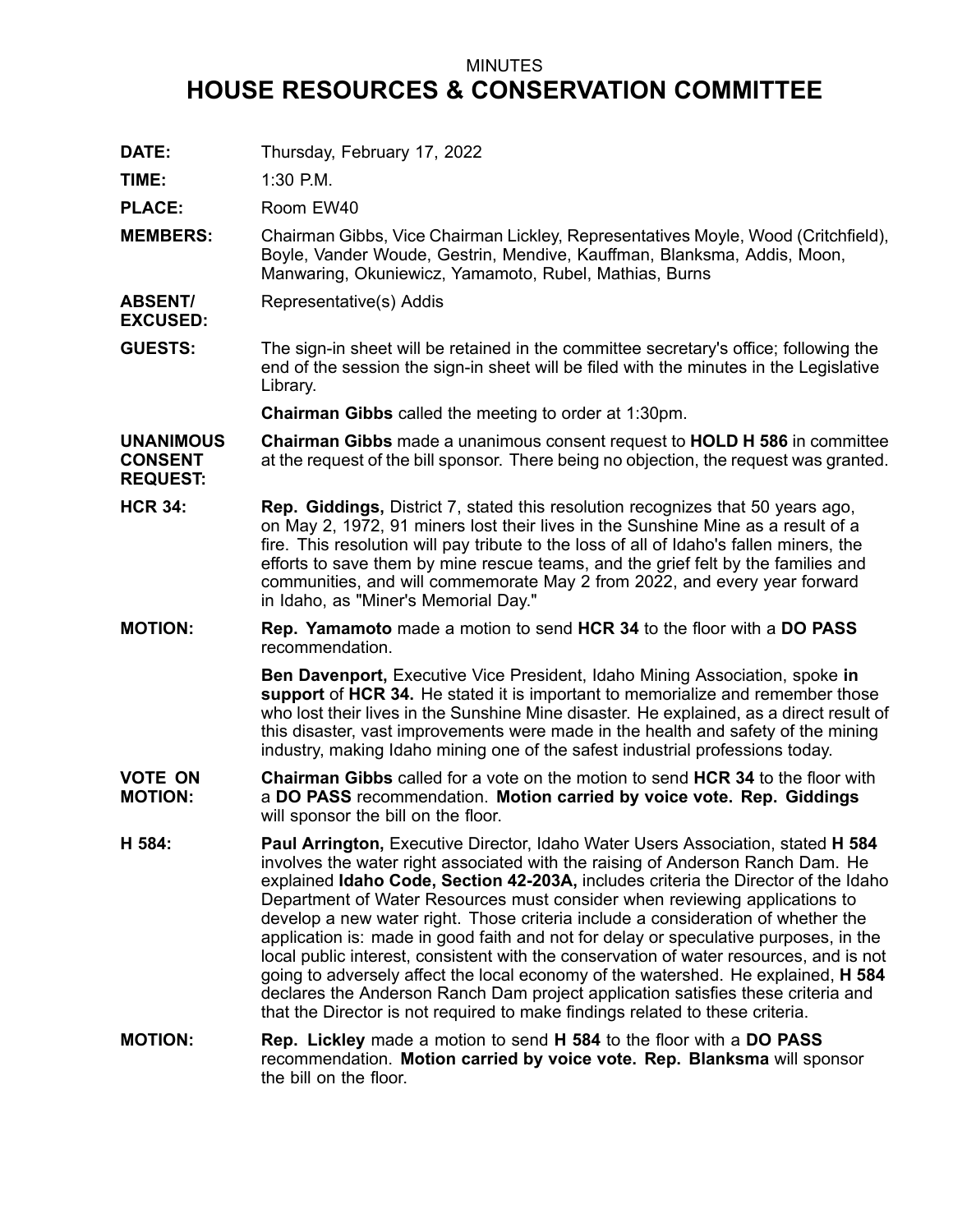**Rick Ward,** State Wildlife Game Manager, Idaho Department of Fish and Game, provided an overview on the current status of Chronic Wasting Disease (CWD) in Idaho. After giving <sup>a</sup> biological background on CWD, including an explanation regarding CWD prions, the deformed proteins found in mule deer, white-tailed deer, elk, and moose, Mr. Ward explained because CWD prions are found in saliva, urine, and feces of live animals, CWD can spread from one animal to another or through contaminated environment. Prions are not living organisms like <sup>a</sup> bacteria or <sup>a</sup> virus, and are incredibly sturdy and difficult to eradicate, creating one of the greatest challenges in managing the disease. CWD has <sup>a</sup> relatively long incubation period of 18-24 months before an animal displays any outward symptoms. Mule deer are the most susceptible to CWD, followed by white-tailed deer. Elk and moose are less susceptible than either deer species. CWD is always fatal. Testing requires removing the lymph nodes or the brain stem, so it can only be done on dead animals, as there is no practical way to test live animals for CWD. Samples are shipped out of state to be tested and the results can take three to six weeks.

**Mr. Ward** stated the Department has been conducting CWD surveillance since 1997 and has collected over 21,000 samples over that time frame. In November 2021, the Department received their first positive test results from two mule deer harvested from the Slate Creek drainage, between Riggins and Grangeville, within Game Management Unit 14. As <sup>a</sup> result of these positive tests, the Department began operating check stations near Unit 14 to collect additional samples, the Commission designated <sup>a</sup> temporary CWD Management Zone consisting of Units 14 and 15, and implemented emergency surveillance hunts to collect additional samples from deer. They collected 524 samples from both species of deer in the surveillance area resulting in an additional two positive test results from white-tailed deer. One more white-tailed deer tested positive that was volunteered from <sup>a</sup> private landowner in the Slate Creek area. They collected 48 samples from elk. One sample was positive from an elk in the White Bird area, and from known migration movements, it is highly likely it made at least one seasonal migration while infected with CWD.

**Mr. Ward** explained the Department's CWD strategy identifies three methods aimed at mitigating the spread of CWD; containment, hunt season changes to Unit 14, and ramped up CWD sample collections. They hope to accomplish this through <sup>a</sup> modified hunt structure by targeting older bucks, which are more likely to harbor and spread CWD. By setting hunts to manage for <sup>a</sup> younger age structure in the population and reducing overall deer densities, other states managing CWD have shown this can reduce the prevalence of CWD spread.

In response to <sup>a</sup> committee question regarding including <sup>a</sup> broader area beyond Unit 14, **Mr. Ward** stated they did surveillance hunts and conducted samplings in Units 13 and 18 as well.

In response to committee questions regarding CWD spreading between wild animals and domestic animals, **Mr. Ward** stated there are no documented cases. He said for fawns born to positive does and cows, it is inevitable they will eventually become CWD positive due to the close contact with the doe or cow and/or the infected environment.